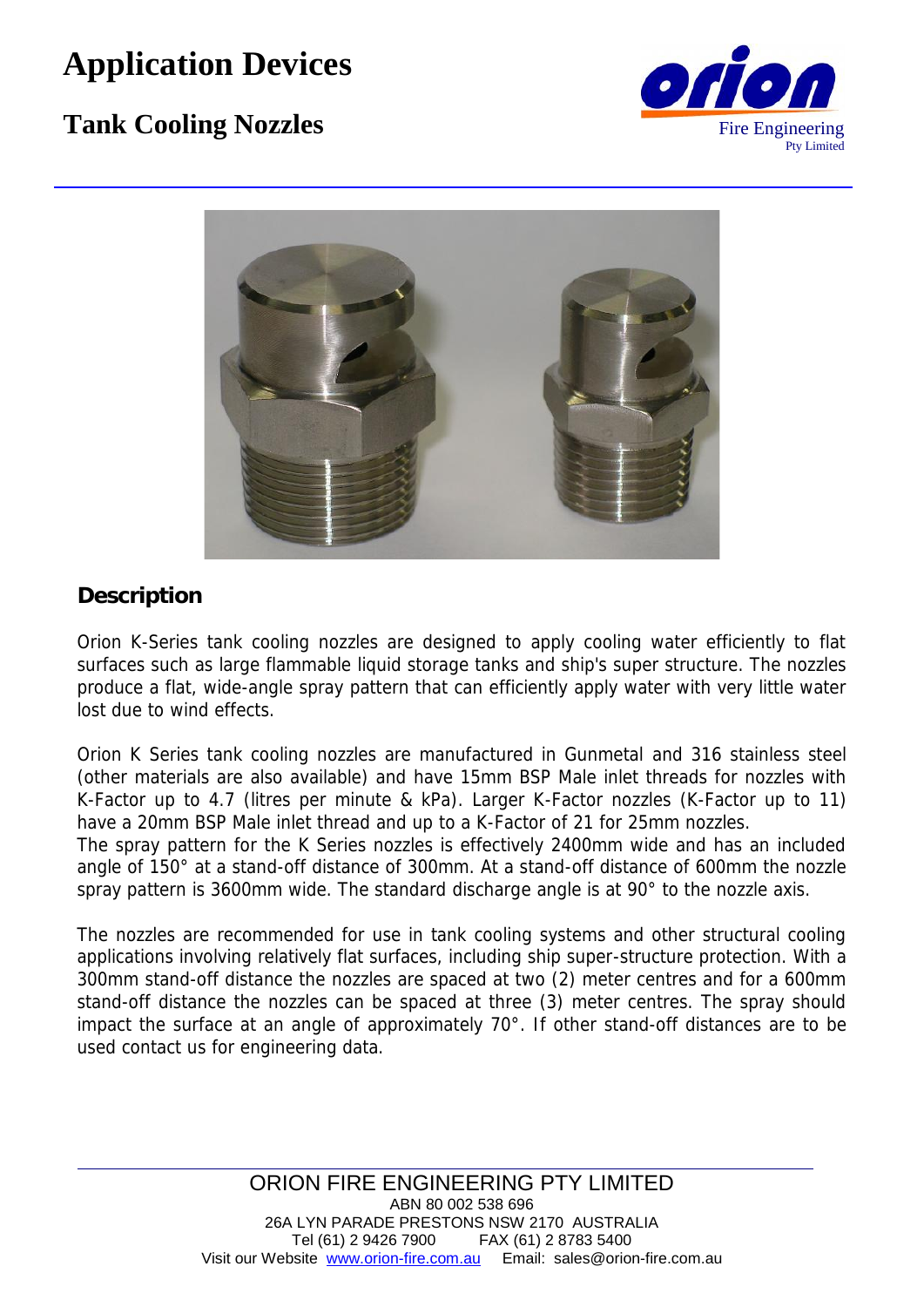### **Performance Data**

#### Flow determination

Flow (lpm) =  $k$ -factor x (pressure (kPa))



**K Nozzle Flow Chart** 

#### ORION FIRE ENGINEERING PTY LIMITED ABN 80 002 538 696 26A LYN PARADE PRESTONS NSW 2170 AUSTRALIA<br>Tel (61) 2 9426 7900 FAX (61) 2 8783 5400 FAX (61) 2 8783 5400 Visit our Website www.orion-fire.com.au Email: sales@orion-fire.com.au